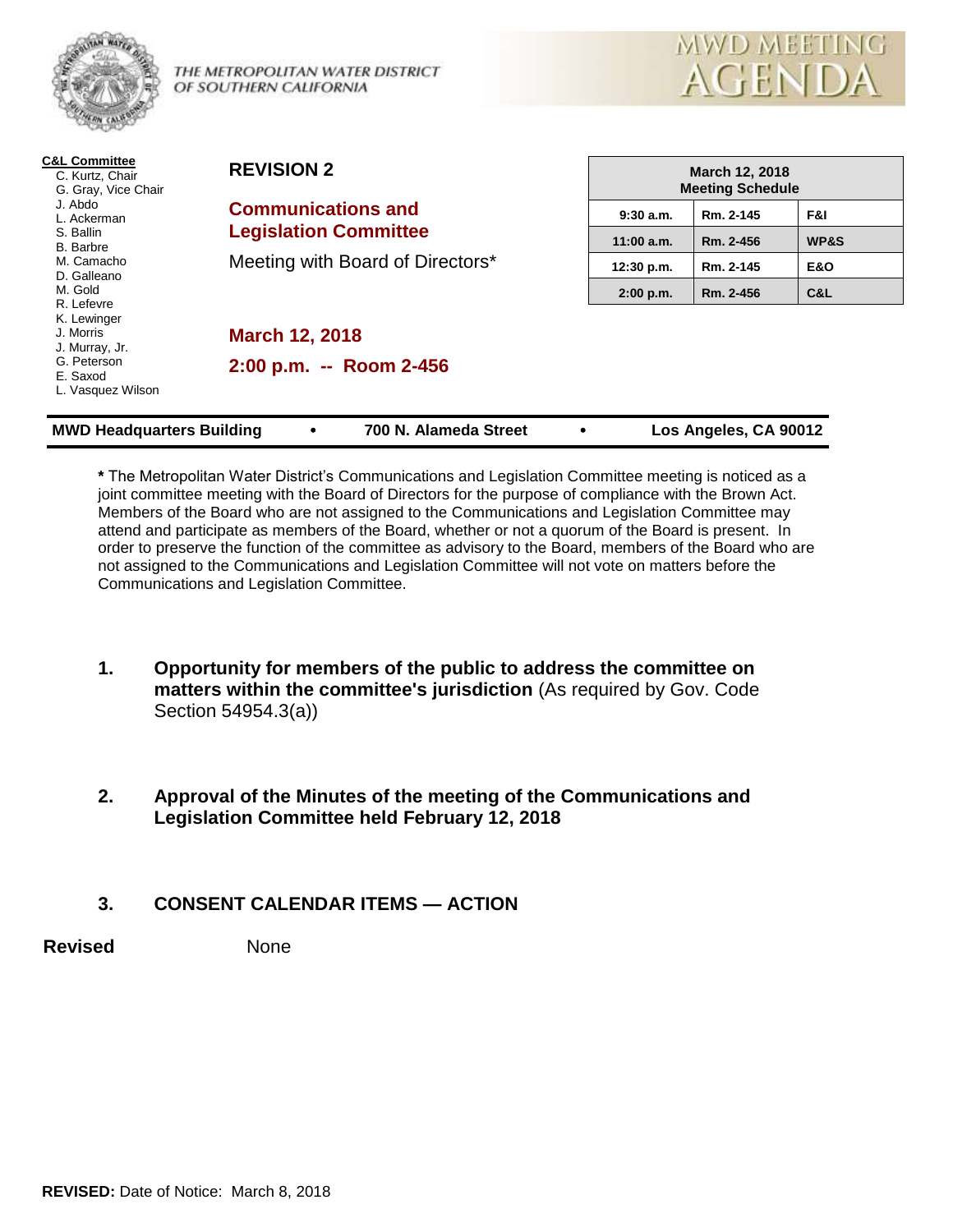| OTHER BOARD ITEMS - ACTION |  |
|----------------------------|--|
|----------------------------|--|

|                                               | $8 - 2$ | Adopt CEQA determination and authorize entering into a three-year<br>contract with Quigley-Simpson & Heppelwhite, Inc. for advertising and<br>community outreach services related to water conservation not to exceed<br>\$14.7 million. (C&L)                                                                                                                      |
|-----------------------------------------------|---------|---------------------------------------------------------------------------------------------------------------------------------------------------------------------------------------------------------------------------------------------------------------------------------------------------------------------------------------------------------------------|
| Added                                         |         | <b>Recommendation:</b><br>Option #1:                                                                                                                                                                                                                                                                                                                                |
|                                               |         | Adopt CEQA determination that the proposed action is not defined as a<br>project and is not subject to CEQA, and<br>Authorize the General Manager to enter into a three-year agreement with<br>Quigley-Simpson & Heppelwhite, Inc. for advertising and community<br>outreach services related to water awareness and conservation, not to<br>exceed \$14.7 million. |
| Changed from 8-4<br>7-3 and<br><b>Revised</b> |         | Adopt CEQA determination and ratify express-support for Proposition 68<br>the California Drought, Water, Parks, Climate, Coastal Protection, and<br>Outdoor Access for All Act of 2018. (C&L)                                                                                                                                                                       |
|                                               |         | <b>Recommendation:</b>                                                                                                                                                                                                                                                                                                                                              |
|                                               |         | Option #1:                                                                                                                                                                                                                                                                                                                                                          |
|                                               |         | Adopt the CEQA determination that the proposed action is not defined as a<br>project under CEQA, and<br>Authorize the General Manager to ratify Metropolitan's support for<br>Proposition 68.                                                                                                                                                                       |
| Added                                         | $8 - 5$ | Adopt CEQA determination and express support for AB 2050 (Caballero,<br>D-Salinas): Small System Water Authority Act of 2018 as proposed to be<br>amended (C&L)                                                                                                                                                                                                     |
|                                               |         | <b>Recommendation:</b>                                                                                                                                                                                                                                                                                                                                              |
|                                               |         | Option #1:                                                                                                                                                                                                                                                                                                                                                          |
|                                               |         | Adopt the CEQA determination that the proposed action is not defined as a<br>project under CEQA, and                                                                                                                                                                                                                                                                |
|                                               |         | Authorize the General Manager to express support for AB 2050.                                                                                                                                                                                                                                                                                                       |
|                                               |         |                                                                                                                                                                                                                                                                                                                                                                     |

# **5. BOARD INFORMATION ITEMS**

None